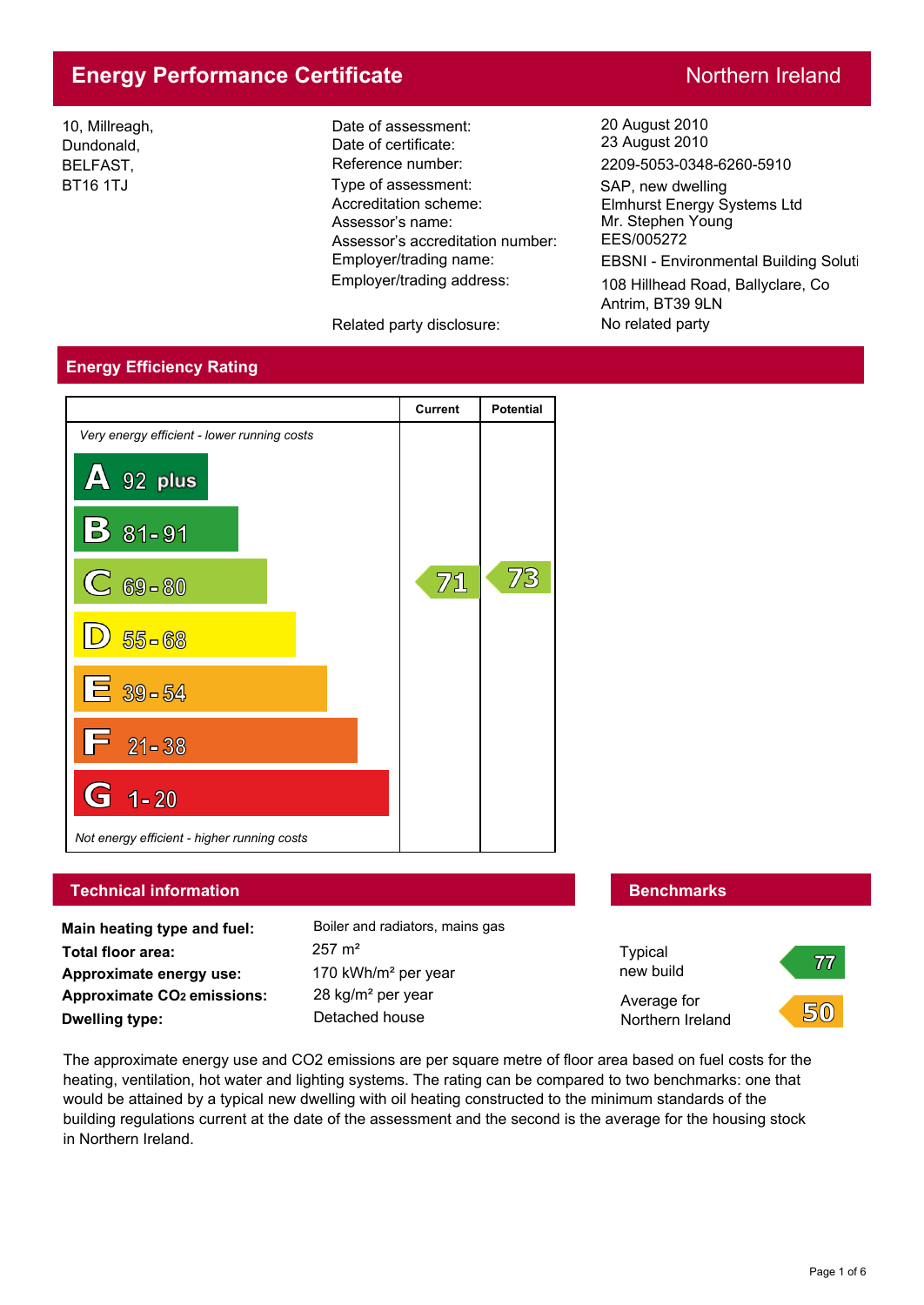# **Estimated energy use, carbon dioxide (CO2) emissions and fuel costs of this home**

|                          | Current                         | Potential                       |
|--------------------------|---------------------------------|---------------------------------|
| Energy use               | 170 kWh/m <sup>2</sup> per year | 161 kWh/m <sup>2</sup> per year |
| Carbon dioxide emissions | 7.2 tonnes per year             | 6.9 tonnes per year             |
| Lighting                 | £275 per year                   | £137 per year                   |
| Heating                  | £962 per year                   | £992 per year                   |
| Hot water                | £176 per year                   | £176 per year                   |

Based on standardised assumptions about occupancy, heating patterns and geographical location, the above table provides an indication of how much it will cost to provide lighting, heating and hot water to this home. The fuel costs only take into account the cost of fuel and not any associated service, maintenance or safety inspection. This certificate has been provided for comparative purposes only and enables one home to be compared with another. Always check the date the certificate was issued, because fuel prices can increase over time and energy saving recommendations will evolve.

To see how this home can achieve its potential rating please see the recommended measures.

# **About this document**

The Energy Performance Certificate for this dwelling was produced following an energy assessment undertaken by a qualified assessor, accredited by Elmhurst Energy Systems Ltd, to a scheme authorised by the Government. This certificate was produced using the SAP 2005 assessment methodology and has been produced under the Energy Performance of Buildings (Certificates and Inspections) Regulations (Northern Ireland) 2008. A copy of the certificate has been lodged on a national register.

### **If you have a complaint or wish to confirm that the certificate is genuine**

Details of the assessor and the relevant accreditation scheme are on the preceding page. You can get contact details of the accreditation scheme from their website at www.elmhurstenergy.co.uk together with details of their procedures for confirming authenticity of a certificate and for making a complaint.

### **About the building's performance ratings**

The ratings provide a measure of the building's overall energy efficiency and its environmental impact, calculated in accordance with a national methodology that takes into account factors such as insulation, heating and hot water systems, ventilation and fuels used. The average Energy Efficiency Rating for a dwelling in Northern Ireland is band E (rating 50).

Not all buildings are used in the same way, so energy ratings use 'standard occupancy' assumptions which may be different from the specific way you use your home. Different methods of calculation are used for homes and for other buildings. Details can be found at www.communities.gov.uk/epbd

Buildings that are more energy efficient use less energy, save money and help protect the environment. A building with a rating of 100 would cost almost nothing to heat and light and would cause almost no carbon emissions. The potential ratings describe how close this building could get to 100 if all the cost effective recommended improvements were implemented.



Remember to look for the energy saving recommended logo when buying energy-efficient products. It's a quick and easy way to identify the most energy-efficient products on the market.

For advice on how to take action and to find out about offers available to help make your home more energy efficient, call **0800 512 012** or visit **www.energysavingtrust.org.uk**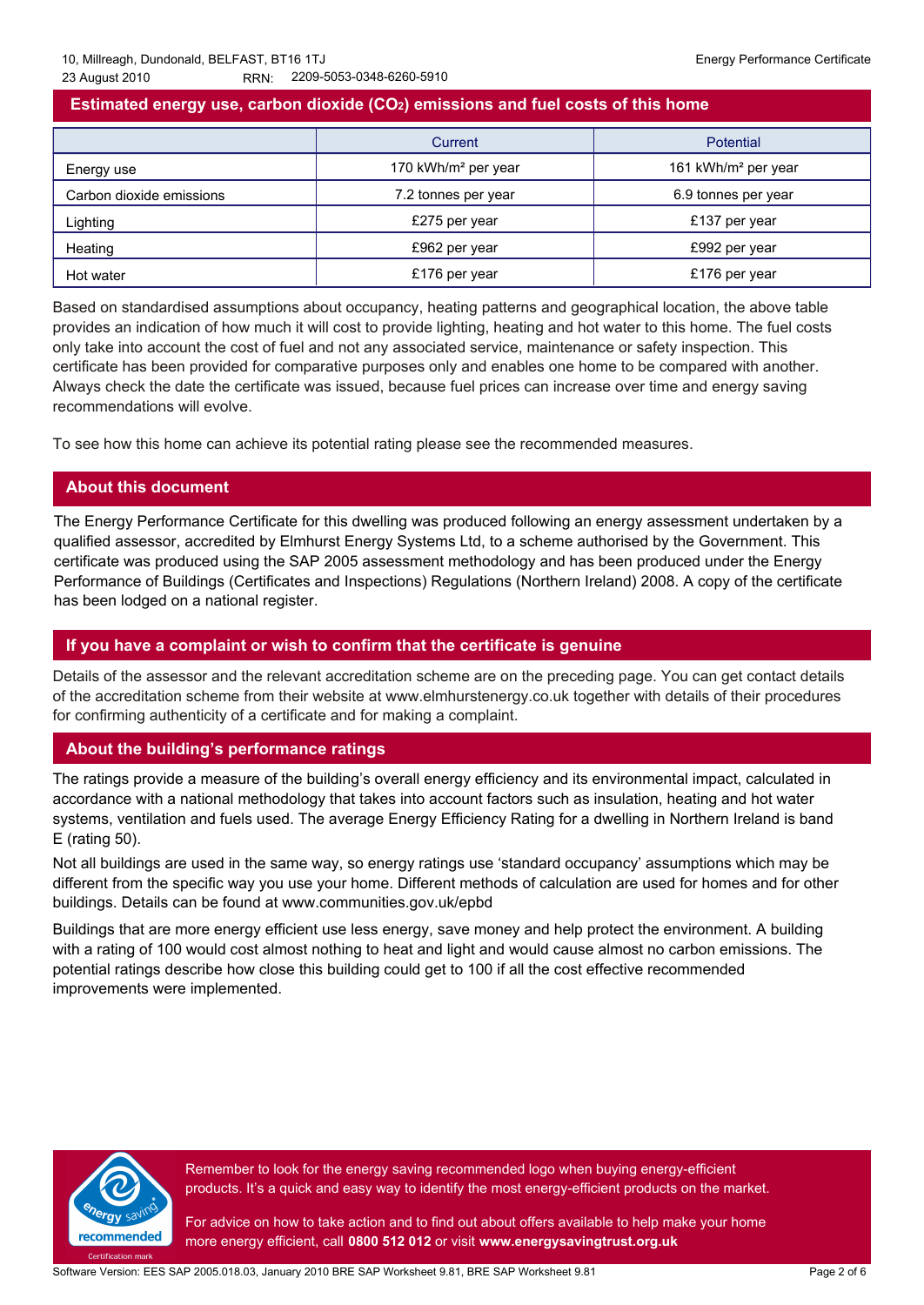### **About the impact of buildings on the environment**

One of the biggest contributors to global warming is carbon dioxide. The way we use energy in buildings causes emissions of carbon. The energy we use for heating, lighting and power in homes produces over a quarter of the UK' s carbon dioxide emissions and other buildings produce a further one-sixth.

The average household causes about 6 tonnes of carbon dioxide every year. Adopting the recommendations in this report can reduce emissions and protect the environment. You could reduce emissions even more by switching to renewable energy sources. In addition there are many simple everyday measures that will save money, improve comfort and reduce the impact on the environment. Some examples are given at the end of this report.

# **Environmental Impact (CO2) Rating**



### **Visit the Government's website at www.communities.gov.uk/epbd to:**

- Find how to confirm the authenticity of an energy performance certificate
- Find how to make a complaint about a certificate or the assessor who produced it Ind how to confirm the authenticity of an energy performance certification Find how to make a complaint about a certificate or the assessor who position and reducing energy consumption in the about energy efficiency and re • Find how to make
- Learn more about the national register where this certificate has been lodged •
- Learn more about energy efficiency and reducing energy consumption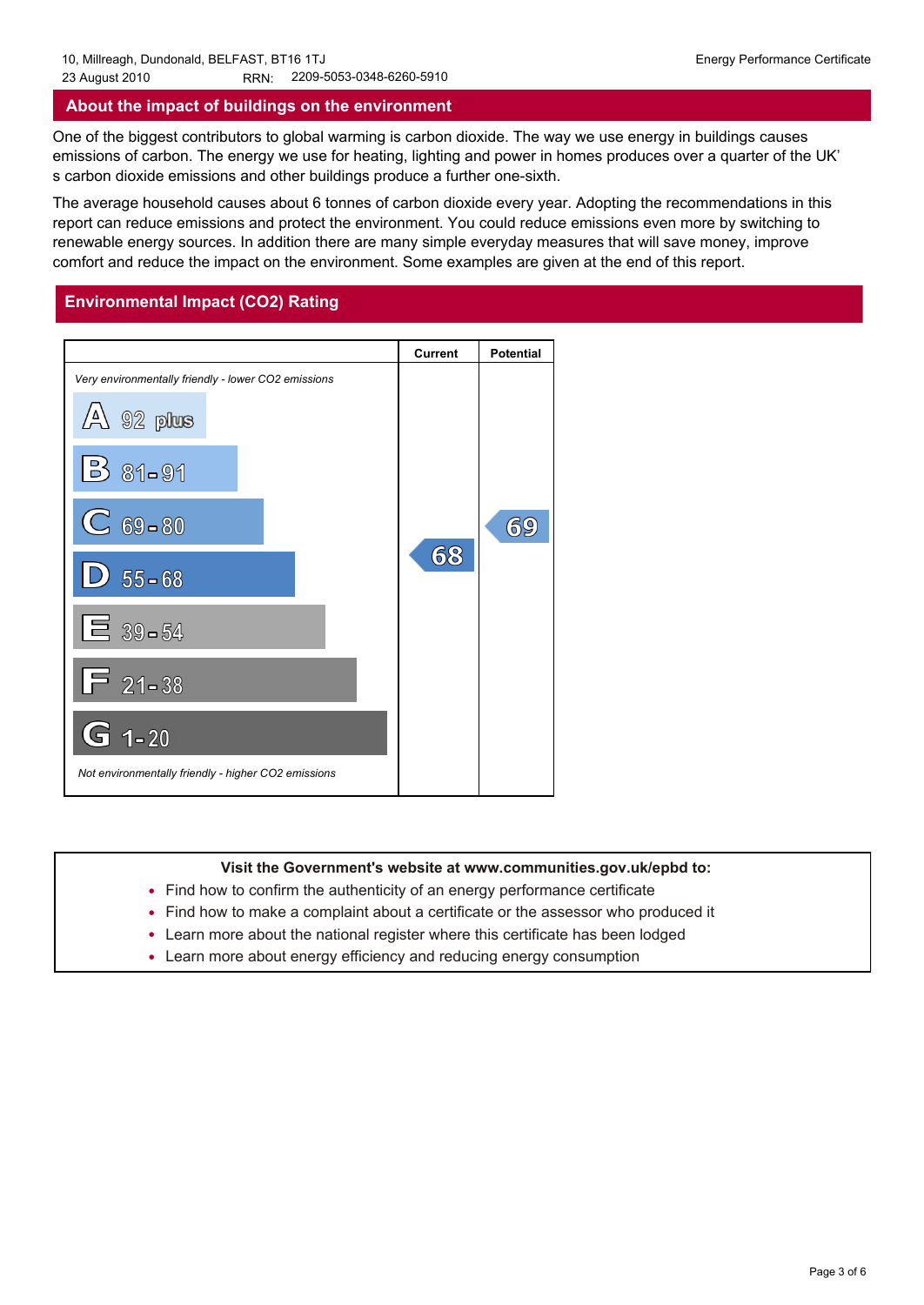# Recommended measures to improve this home's energy performance

10, Millreagh, Dundonald, BELFAST, BT16 1TJ Date of certificate:

Reference number: 2209-5053-0348-6260-5910 23 August 2010

# **Summary of this home's energy performance related features**

The following is an assessment of the key individual elements that have an impact on this home's performance rating. Each element is assessed against the following scale: Compliant / Average / Good / Very good.

|                                           |                                                       | Current performance      |                 |
|-------------------------------------------|-------------------------------------------------------|--------------------------|-----------------|
| <b>Elements</b>                           | Description                                           | <b>Energy Efficiency</b> | Environmental   |
| <b>Walls</b>                              | Average thermal transmittance 0.33 W/m <sup>2</sup> K | Good                     | Good            |
| Roof                                      | Average thermal transmittance 0.25 W/m <sup>2</sup> K |                          | Good            |
| Floor                                     | Average thermal transmittance 0.23 W/m <sup>2</sup> K | Good                     | Good            |
| Windows                                   | Fully double glazed                                   | Average                  | Average         |
| Main heating                              | Boiler and radiators, mains gas                       | Very good                | Very good       |
| Main heating controls                     | Programmer, room thermostat and TRVs                  | Average                  | Average         |
| Secondary heating                         | Room heaters, mains gas                               |                          |                 |
| Hot water                                 | From main system                                      | Very good                | Very good       |
| Lighting                                  | No low energy lighting                                | Compliant                | Compliant       |
| Air tightness                             | (not tested)                                          |                          |                 |
| C 71<br>Current energy efficiency rating  |                                                       |                          |                 |
| Current environmental impact (CO2) rating |                                                       |                          | D <sub>68</sub> |

Thermal transmittance is a measure of the rate of heat loss through a building element; the lower the value the better the energy performance.

Air permeability is a measure of the air tightness of a building; the lower the value the better the air tightness.

### **Low and zero carbon energy sources**

None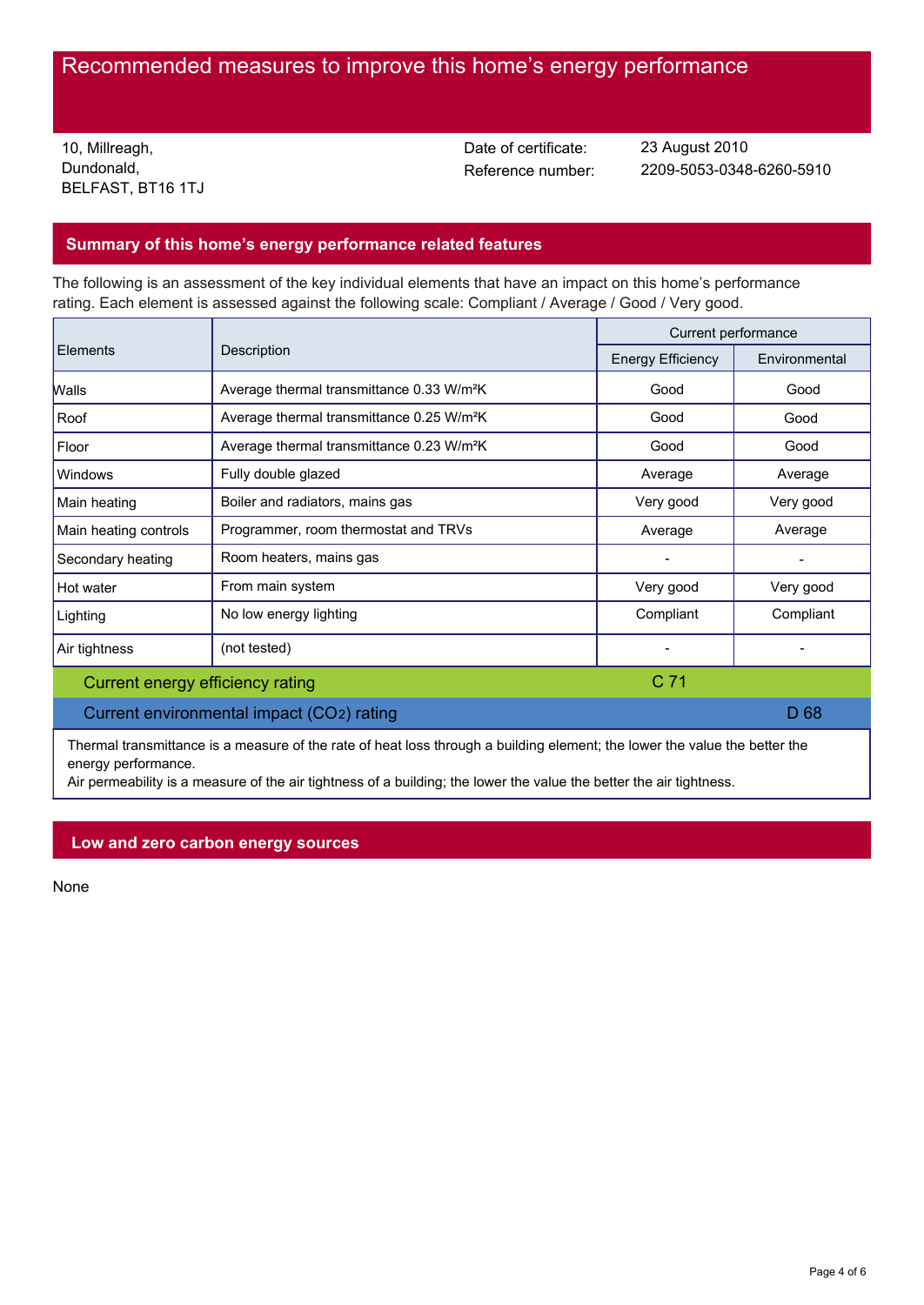# **Recommendations**

The measures below are cost effective. The performance ratings after improvement listed below are cumulative, that is they assume the improvements have been installed in the order that they appear in the table.

|                                             | Typical savings | Performance ratings after improvement |                      |
|---------------------------------------------|-----------------|---------------------------------------|----------------------|
| Lower cost measures (up to £500)            | per year        | Energy efficiency                     | Environmental impact |
| Low energy lighting for all fixed outlets   | £107            | C <sub>73</sub>                       | C <sub>69</sub>      |
| <b>Total</b>                                | £107            |                                       |                      |
| Potential energy efficiency rating          |                 | C <sub>73</sub>                       |                      |
| Potential environmental impact (CO2) rating |                 | C <sub>69</sub>                       |                      |

### **Further measures to achieve even higher standards**

The further measures listed below should be considered in addition to those already specified if aiming for the highest possible standards for this home. Some of these measures may be cost-effective when other building work is being carried out such as an alteration, extension or repair. Also they may become cost-effective in the future depending on changes in technology costs and fuel prices. However you should check the conditions in any covenants, planning conditions, warranties or sale contracts before undertaking any of these measures.

| 2 Solar photovoltaic panels, 2.5 kWp       | £196 | C 78 | C 73 |
|--------------------------------------------|------|------|------|
| Enhanced energy efficiency rating          |      | C 78 |      |
| Enhanced environmental impact (CO2) rating |      |      | C 73 |

Improvements to the energy efficiency and environmental impact ratings will usually be in step with each other. However, they can sometimes diverge because reduced energy costs are not always accompanied by a reduction in carbon dioxide (CO2) emissions.